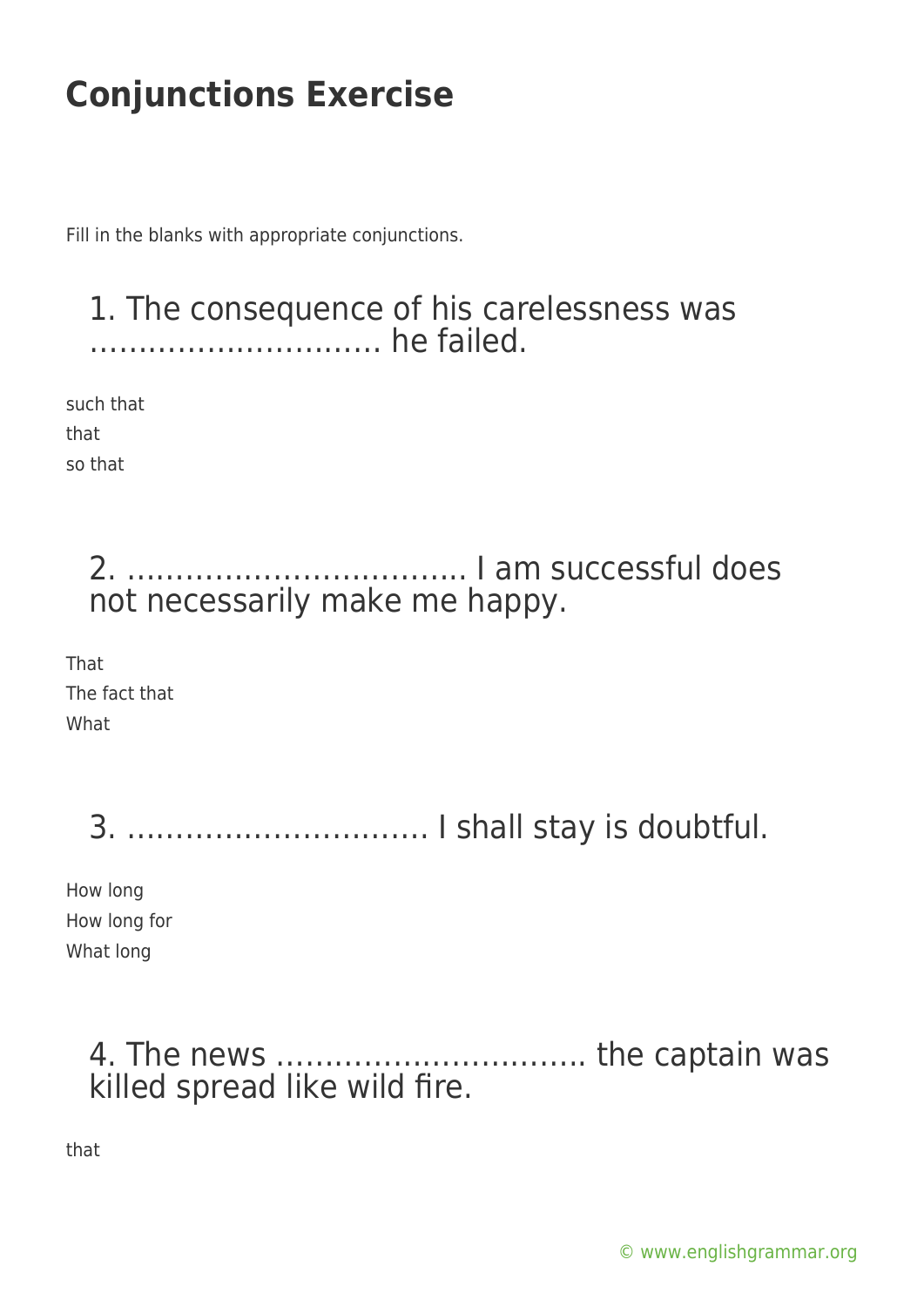of what

### 5. He sold the horse …………………………… belonged to his brother.

which that Either could be used here

# 6. I have no pen …………………………… I can lend.

that which Either could be used here

### 7. A man …………………………. is dead needs no comforts.

who whom which

### 8. The camel …………………………… was bought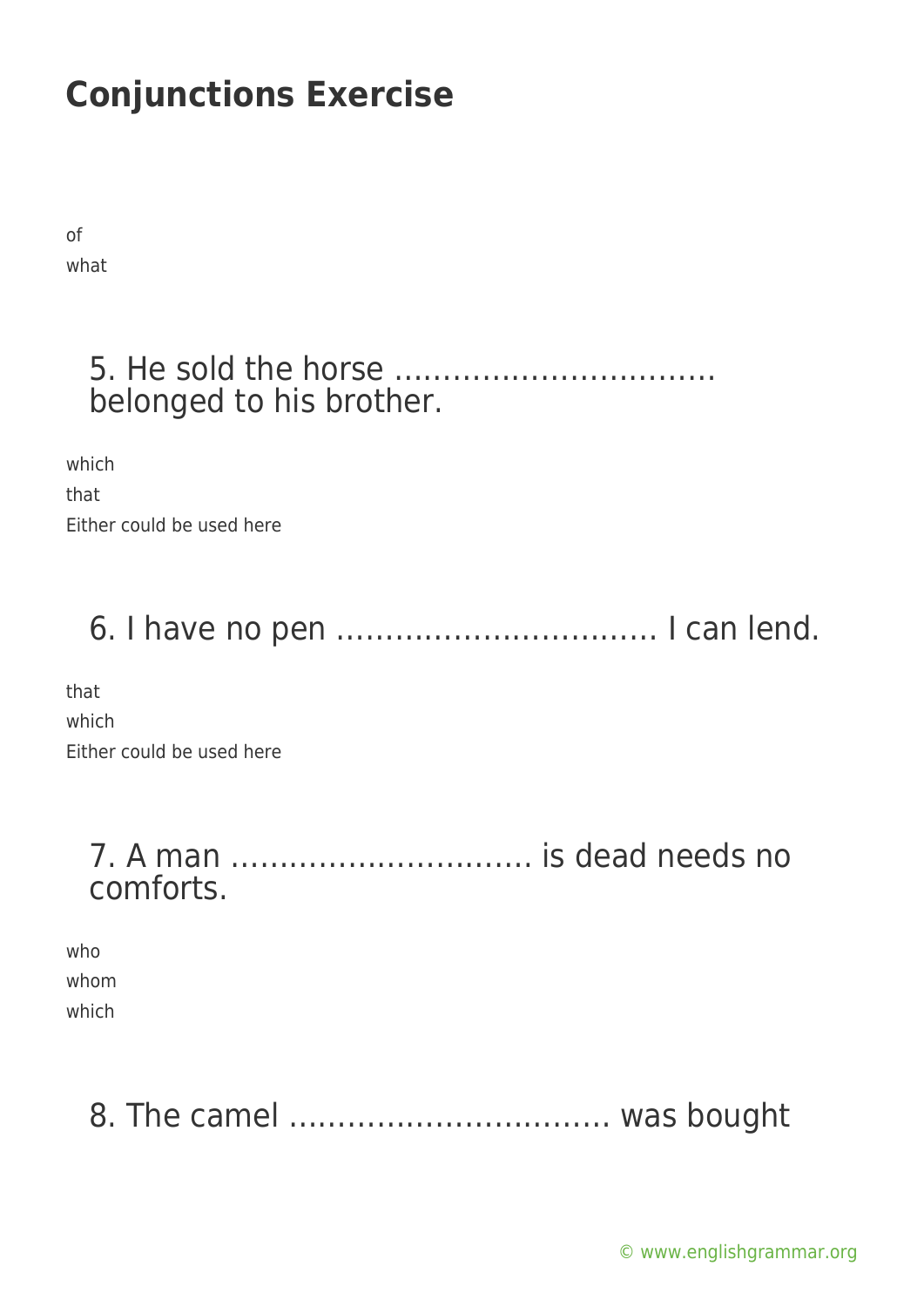### from Arabia is very big.

which that Either could be used here

### 9. I found the key …………………………. I had lost.

which what who

### 10. You can eat as much …………………………… you want.

as what than

#### 11. The master was annoyed …………………………. his servant had not carried out his orders.

Please select 2 correct answers

so that